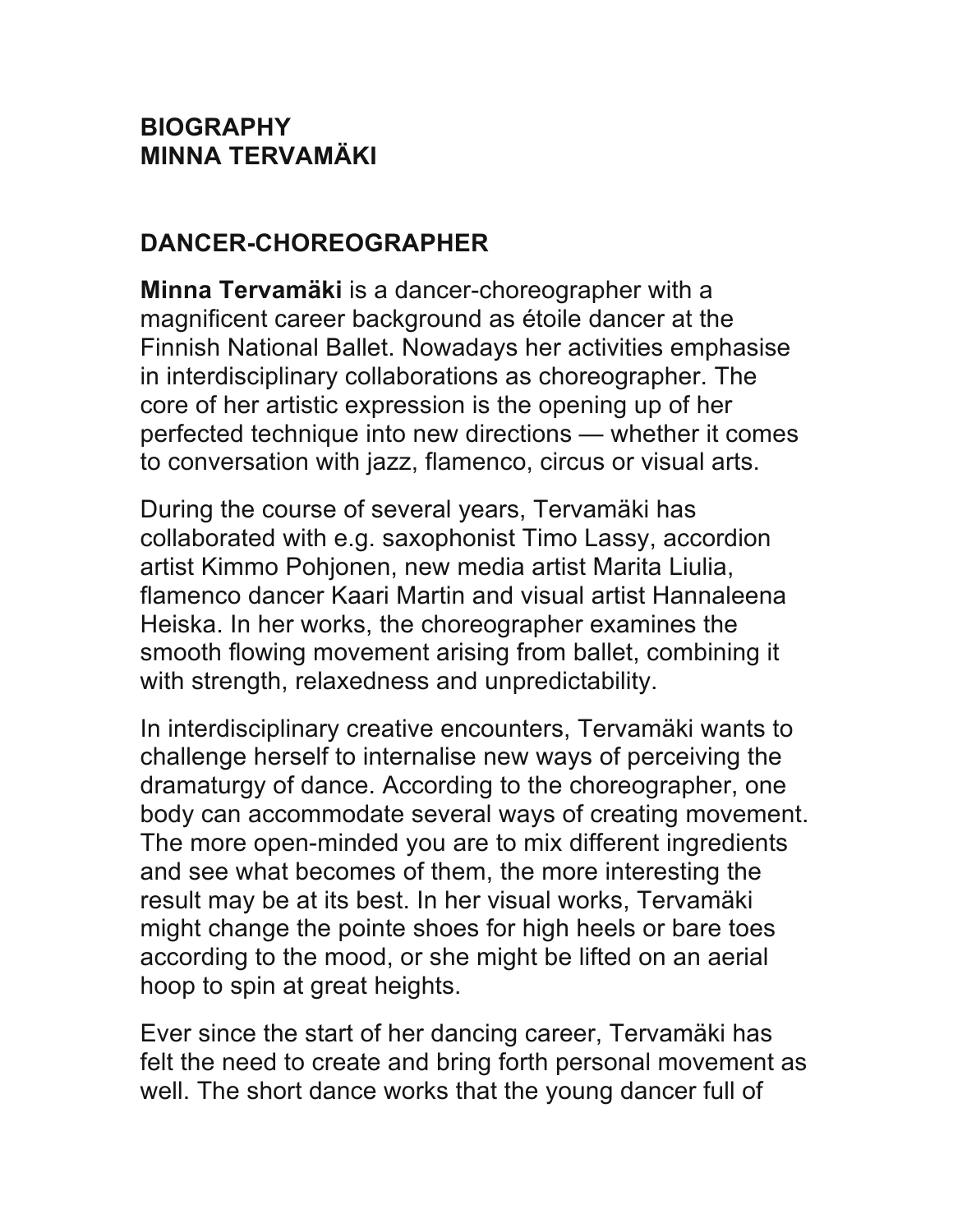ideas created for corporate events and fashion shows formed the growth platform for her to find her own movement and proceed to work as choreographer. Tervamäki's relationship with artistic creativity was also enriched by her opportunities in the National Ballet to dance on a wide scale in the works of top choreographers such as Jorma Elo, Mats Ek, Jorma Uotinen, Ohad Naharin and William Forsythe.

Tervamäki debuted as choreographer with the premiere of Something Else? in 2005. She has created more than twenty works since.

### **DANCER**

During her dancer contract of 25 years at the National Ballet, Minna Tervamäki performed in the leading roles of almost all of the most esteemed classical ballet works.

Even in her twenties, the dancer did the challenging double leading role as Odette and Odile in Swan Lake, performing with vibrant expressivity in spite of her young age. Tervamäki has acted in leading roles in several full length ballet works such as The Sleeping Beauty, Giselle, Onegin, La Bayadére and Raymonda. In addition, she has danced in central roles in works of top international choreographers such as William Forsythe, Ohad Naharin, Jiří Kylián, Mats Ek, Jorma Elo and Jorma Uotinen. Tervamäki has also collaborated closely with choreographer Robert Sher-Machherndl and performed in his works in New York, Boulder and Helsinki. She was the first dancer in the National Ballet to receive the title of Étoile in 2009.

During her dancing career, Tervamäki has received recognition from many directions. The audience and critics have praised her strong, expression-rich and wide-ranging